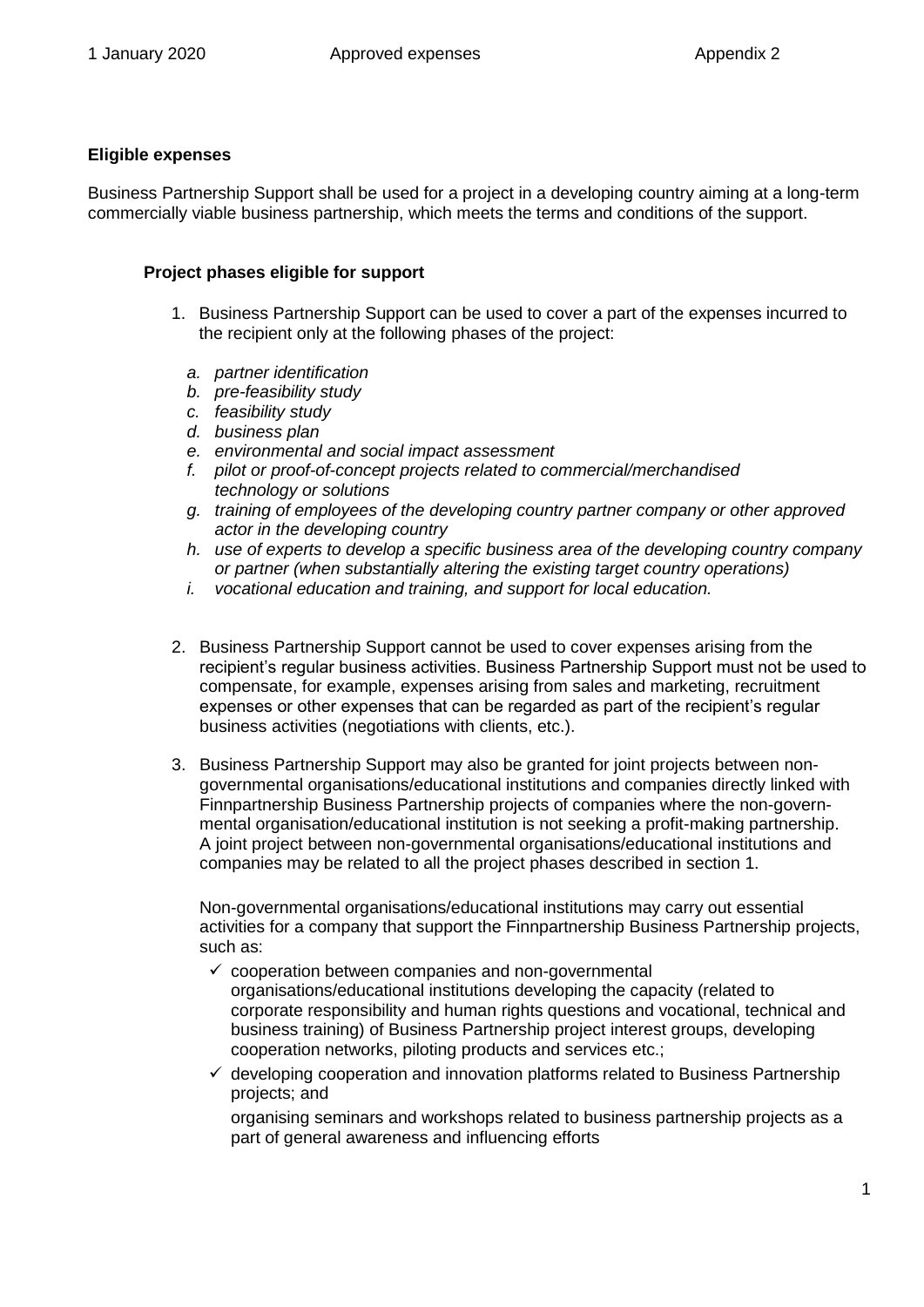**.** 

In all other regard, supporting projects are subject to the same terms and conditions as Finnpartnership Business Partnership projects for companies. Training carried out in support projects can be supported for a maximum of 200 working days, which is the same as for company projects.

## **Eligible expenses**

- 4. Eligible expenses must incur to the recipient and they must be in agreement with the terms and conditions of the Business Partnership Support <sup>1</sup>. Eligible expenses must not include value added taxes. Expenses for which the recipient receives support, subvention/subsidy or compensation from other parties cannot be supported.
- 5. Business Partnership Support can be used to cover expenses in accordance with the support percentage defined in the terms and conditions. Eligible expenses include expenses incurred on or after the registration date in accordance with the project budget sent as an attachment to the discretionary government transfer decision. To obtain support for incurred and paid expenses, the recipient shall submit a reimbursement request within 24 months from the date of notification of the discretionary government transfer decision.
- 6. The recipient's own staff members are its employees (including the persons under managerial level employment contracts) and persons who with their spouse and/or children and/or parents own more than 5% of the recipient's shares and/or voting rights. Employees of companies owned by the recipient are also considered to be its own employees (including managerial level employment contracts) as well as the employees of companies which own the recipient (including managerial level employment contracts). If the recipient's owner/s owns/own another company, also the employees of this company are considered as recipient's own employees. Others may be considered external experts.
- 7. Eligible expenses may include:
	- a. Travel expenses of the recipient's own employees and external experts to the target country or another country relevant to the project as per cheapest class/way of travel. Travel by air, rail and sea, and other public transport as well as unavoidable taxi fares or reasonable costs arising from hiring of a car and driver are eligible. Only trips to a target country or another country relevant to the project approved by the Ministry for Foreign Affairs can be reimbursed. Connecting and internal transport are eligible.
	- b. The related accommodation and per diem expenses of the recipient's own employees and external experts incurred during trips to the target country or another country relevant to the project may be eligible in accordance with the maximum amounts provided for in the valid Finnish State Travel Regulations.
	- c. The travel and accommodation expenses of a developing country partner company or other approved developing country actor may be eligible only at the training phase (see 1g and 1i), when the purpose of travel is participation in training in Finland or some other country. Travel by air, rail and sea, and other public transport as well as unavoidable taxi fares may be eligible. Accommodation expenses may be eligible in

 $1$  Discretionary government transfer decision and its appendices, including the approved project budget.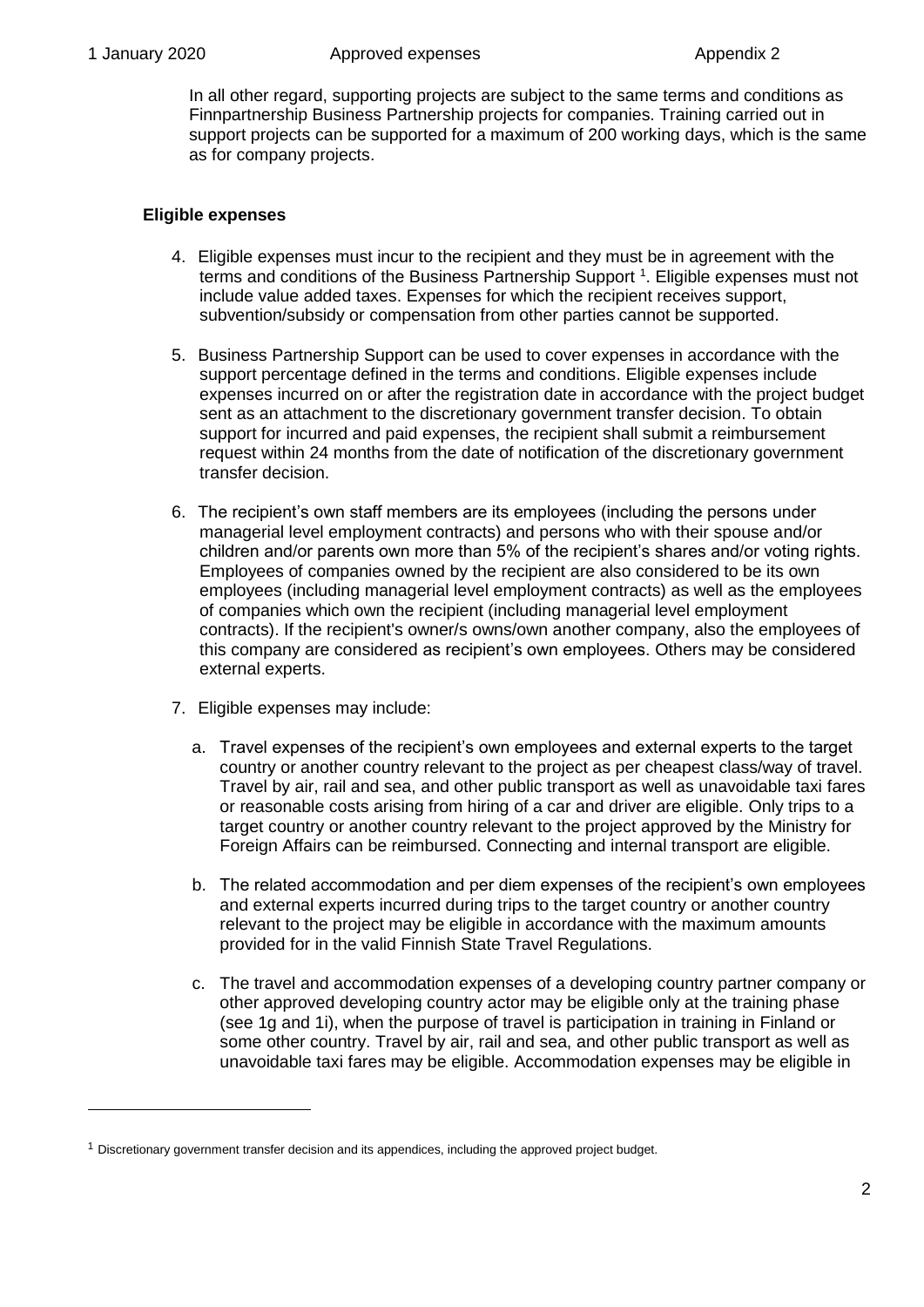accordance with the maximum amounts provided for in the valid State Travel Regulations.

d. Working expenses of own employees and external experts.

The working hours of the recipient's own employees in the target country or another country relevant to the project (weekdays i.e. Monday through Friday) and external experts' work in Finland, in the target country or in a third country may be eligible as follows:

- i. Working days in phases  $1.a. f. + i.$  as seen appropriate with regard to project size.
- ii. No more than 200 working days in total (depending on the size and field of operation or the project) in the employees' training phase (1.g).

The working expenses of the recipient's own employees have to be paid and be based on the employee's employment contract. The maximum approved working expense of the company's own employees is EUR 500 per day. These expenses can incur from short-term stay in the target country (a period of time seen appropriate with regard to the project's size, not a long-term expatriate assignment) or in some exceptional circumstances from work done in Finland or another country significantly relevant to the project, if the work is closely tied to implementing the business partnership project. In vocational education and training and support for local education phase, longer employment contracts can be acceptable.

- i. Working expenses per day are calculated from the salary stated in the employee's valid employment contract and payslip as follows: monthly salary plus compulsory employer contributions divided by 21 (21 is the average number of working days in a month).
- ii. Bonuses or premiums are not taken into account when calculating the working expenses (e.g. overtime pay).
- iii. Only compulsory social security contributions to be paid by the employer are considered as compulsory employer contributions. Holiday pay reserves or expenses arising from occupational health care are not considered to fall in the framework of compulsory payments of the employment. Compulsory payments of the employment are calculated on the basis of realised, incurred payments.
- iv. The working expenses of the recipient's own employees in the target country can be supported only on weekdays (Monday through Friday), since working expenses per day are calculated by dividing the working expenses per month by 21.
- v. When reviewing the reimbursement request, Finnpartnership can adjust the costs relating to the working time of the recipient's own employees in the target country as seen appropriate with regard to the whole project.
- vi. Evidence of working in the target country must be provided e.g. by existence of travel expenses to the target country or by substantiating it in other ways.

External experts' fees can be supported as follows:

i. The eligible unit expense limit is EUR 520 per day for junior experts/consultants and EUR 910 per day for senior experts/consultants (if necessary, the recipient of Business Partnership Support can be asked to provide reference information of the experts whose services have been used to determine whether they are junior or senior experts/consultants).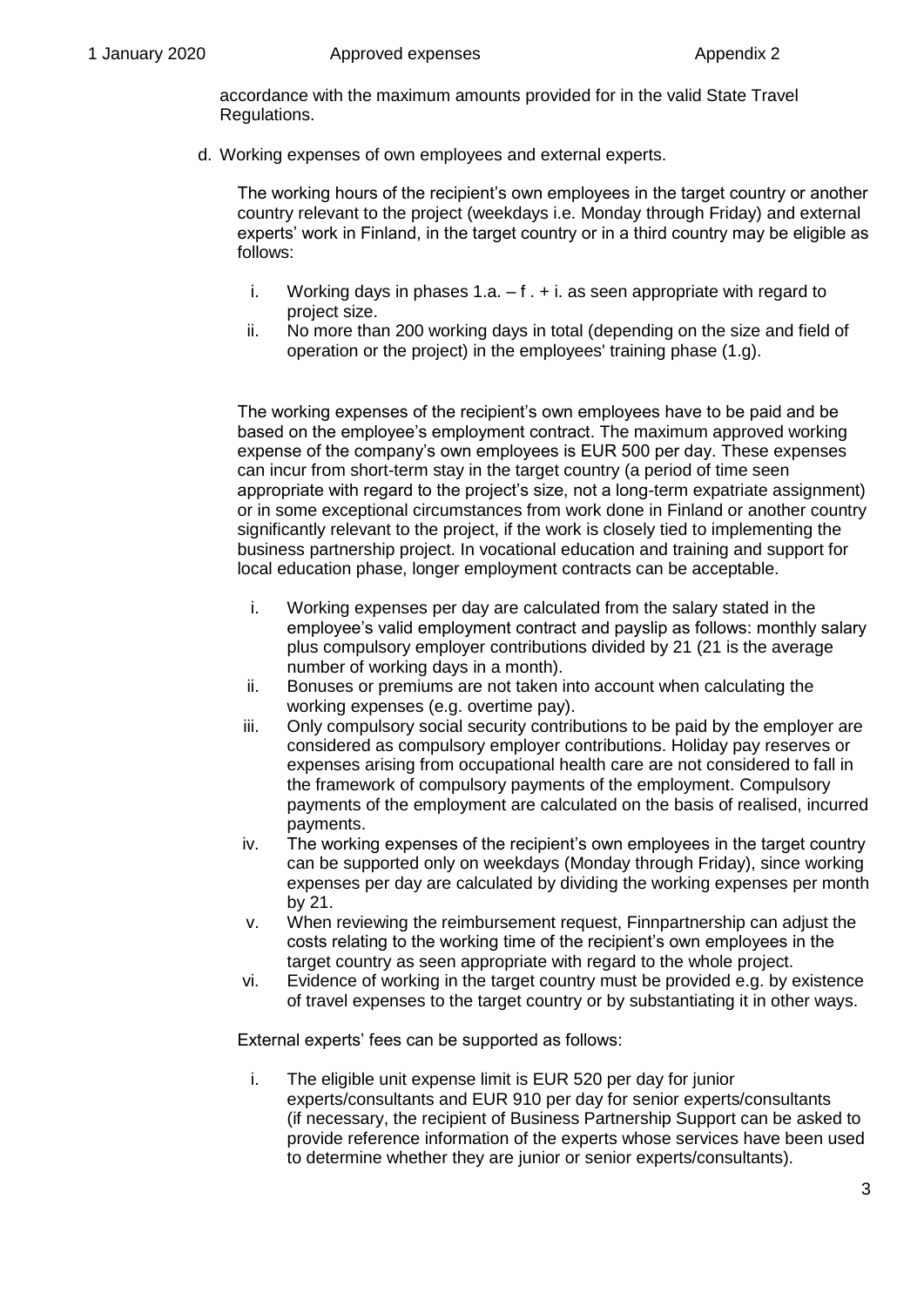- ii. An external expert's reasonable office fees as far as they are a part of the assignment.
- iii. The testing and analysis fees related to the environmental and social impact assessment.
- e. The working expenses and per diem expenses of the employees of the developing country company or other actor in the developing country are not supported except for vocational education and training and development of local education (see 1.i.).
- f. In connection with a project involving import from a developing country, product development expenses related to market-specific merchandising and related expenses linked with testing, testing expenses related to public authorities' permits that are required for importing, and auditing expenses arising from assessing the responsibility of producers.
- g. Expenses related to the piloting and proof of concept phase, such as technical assistance, planning, and training expenses. Eligible expenses also include training expenses, other technical assistance, freight expenses and costs associated with the installation. Additionally, reasonable investments in equipment and construction work can be accepted on a case-by-case basis when the piloted equipment stays in the ownership of the applicant company or the target country partner for at least as long as the Business Partnership Support is valid, and the investments are considered to be essential with regard to the nature and the feasibility of the project.

Self-financing required by international organisations (EU, UN organisations, international financing institutions) also counts as eligible expenses; the self-financing required by the organisation is the total project cost for the company. Support is calculated in accordance with normal support percentages for specified countries (30% / 50% / 70% / 85%) or 50% if the country is yet to be defined or the project is carried out in several countries.

- h. Expenses arising from development of a local educational institution in vocational education and training phase (see 1.i). Support can be granted as follows:
	- i. renewal of curriculum
	- ii. training of teachers
	- iii. teaching equipment
	- iv. repair of facilities
	- v. other short-term expenses in relation to capacity building of educational institutions.

Eligible expenses also include:

- reasonable costs arising from hiring of a car or another vehicle and road tolls;
- visa fees:
- reservation fees (e.g. reservation fees for flight reservations);
- airport tax (also when not included in the flight ticket, to be separately paid at the airport);
- connecting transport in Finland in accordance with public transport reimbursement
- payments to the public authorities;
- expenses from acquiring permits (e.g. export and import permits);
- notary fees;
- start-up costs, drawing up and translating agreements;
- reasonable auditor's report fee considering the extent of the reimbursement request;